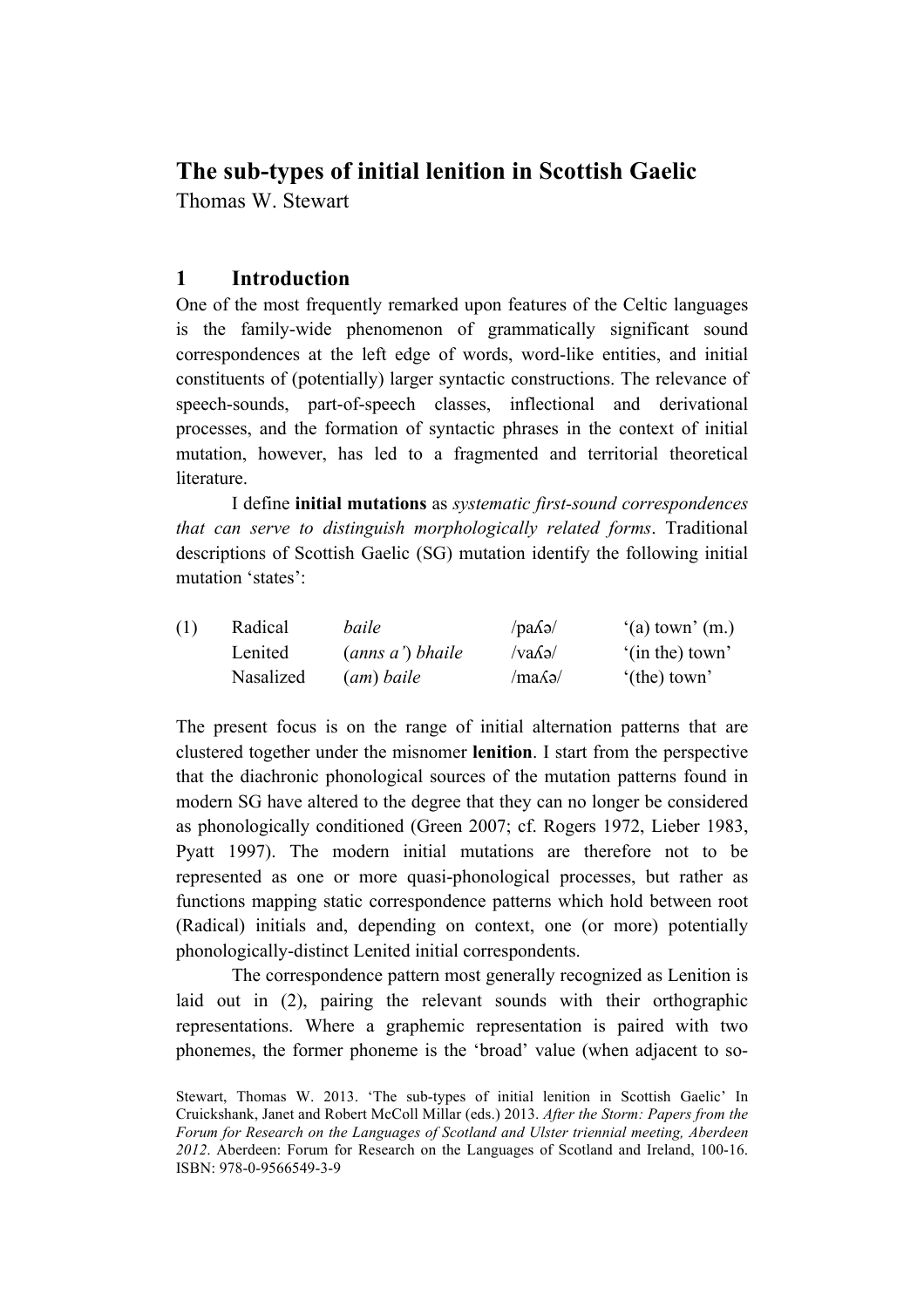called 'broad' vowels, which are [+back] and/or [+round]), and the latter is the 'slender' value (when adjacent to front, unround 'slender' vowels).

|                  | <b>RADICAL</b>                                        | <b>LENITED</b>         |                                      |  |  |  |  |  |
|------------------|-------------------------------------------------------|------------------------|--------------------------------------|--|--|--|--|--|
|                  | Grapheme Phoneme(s)                                   | Grapheme(s) Phoneme(s) |                                      |  |  |  |  |  |
| b                | $/p, p^j/$                                            | bh                     | $/v, v^j/$                           |  |  |  |  |  |
| $\mathbf c$      | $/k^h$ , $c^h$ /                                      | ch                     | $\sqrt{x}$ , $\frac{c}{ }$           |  |  |  |  |  |
| d                | /t, $\mathrm{d}z$ /                                   | dh                     | /y, j/                               |  |  |  |  |  |
| $\boldsymbol{f}$ | /f, f <sup>j</sup> /                                  | fh                     | Ø                                    |  |  |  |  |  |
| $\mathbf{g}$     | $/k$ , c/                                             | gh                     | /y, j/                               |  |  |  |  |  |
| $\mathbf{1}$     | $/ \frac{1}{2}$ , $\Lambda$                           | 1                      | $/$ <sup>1</sup> / <sub>1</sub> , 1/ |  |  |  |  |  |
| m                | $\rm/m, m^{j}/$                                       | mh                     | $/\tilde{v}, \tilde{v}^j/$           |  |  |  |  |  |
| n                | $\ln^8$ , $\ln$                                       | n                      | /n/                                  |  |  |  |  |  |
| p                | $/p^h$ , $p^{hj}/$                                    | ph                     | $/f, f^j/$                           |  |  |  |  |  |
| $\mathbf{r}$     | $\sqrt{\mathbf{r}^{\mathbf{y}}}, \mathbf{r}^{\prime}$ | $\mathbf{r}$           | /r, g/                               |  |  |  |  |  |
|                  |                                                       | $\mathrm{sh}^2$        | $/h, \, \mathcal{G}/$                |  |  |  |  |  |
| S                | $\sqrt{s}$ , $\int$                                   | $s^3$                  | $\sqrt{s}$ , $\sqrt{s}$              |  |  |  |  |  |
| t                | / $t^h$ , tf/                                         | th                     | $/h, \mathfrak{s}$ /                 |  |  |  |  |  |

(2) SG basic Lenition mutation correspondences, both orthographic and phonological<sup>1</sup>.

For the sake of presentation, I will treat vowel-initial words (including Lenited words that begin with  $\langle fh \rangle$  followed by a vowel) as phonologically having a 'null' onset. Many phonological analyses are possible for the interaction of initial consonant mutation and vowel-initial words, but for the present purposes, finer-grained distinctions in vowel quality beyond the broad/slender split mentioned above are unnecessary.

In Stewart (2004a), I sought to highlight the uneasy territorial battle over the form and distribution of initial mutation patterns, reviewing the partial accounts available in the phonological and syntactic literature in

 

<sup>&</sup>lt;sup>1</sup> System synthesized and adapted from those given in Bauer (2011), Bosch (2010), Gillies (1993), and Watson (2010).

<sup>&</sup>lt;sup>2</sup> Before sonorants: vowels, <l, n, r>.<br><sup>3</sup> Before obstruents: <n, t, q> and, s

Before obstruents:  $\langle p, t, g \rangle$  and, surprisingly,  $\langle m \rangle$  (for the special mixed phonological character of which see Rogers 1980).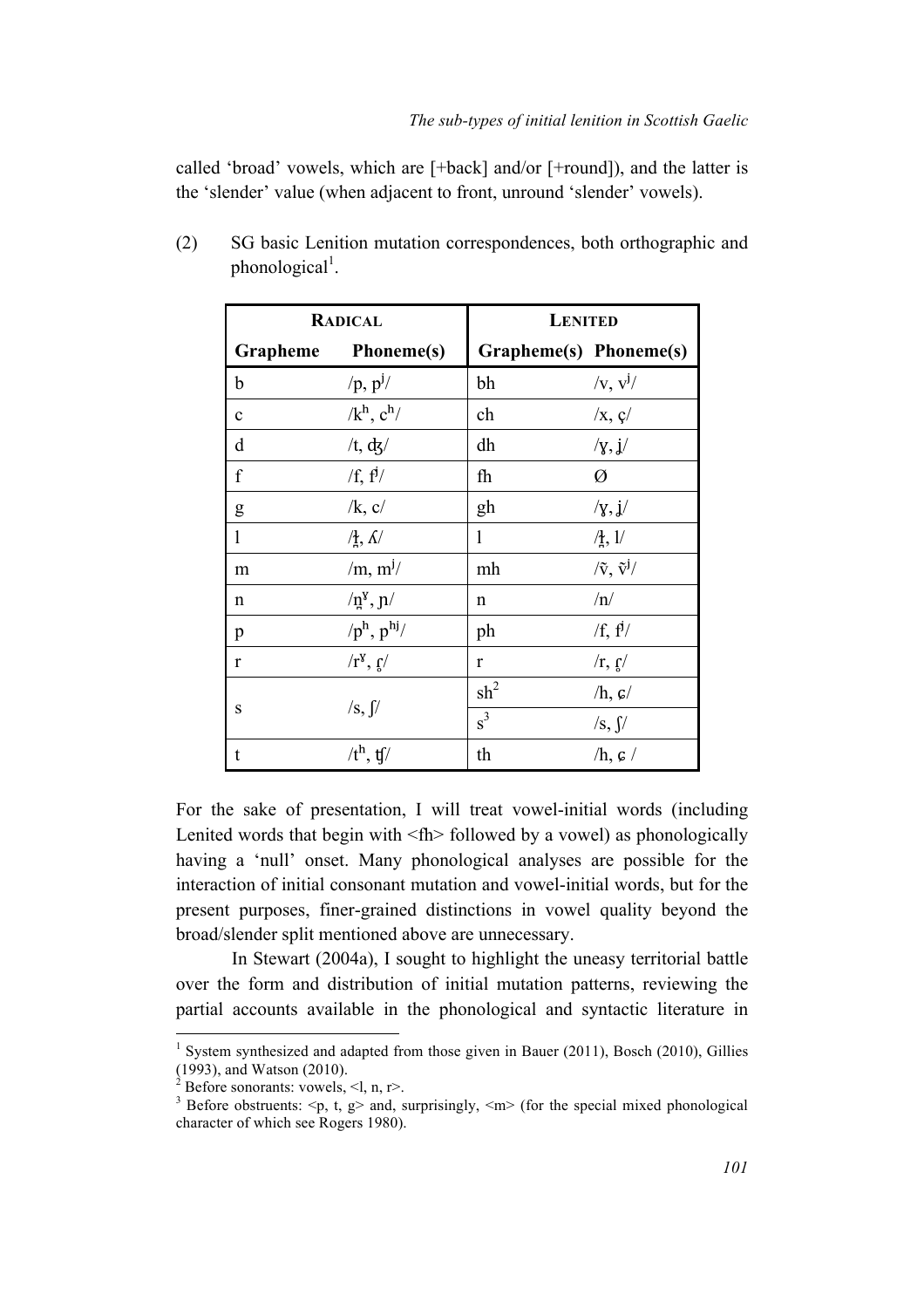particular. My intended contribution at that time was to draw attention to the morphological functions and implementation of the SG initial mutations, with the understanding that significant involvement of the Phonology-Morphology and Morphology-Syntax interfaces is required to reach a coherent account of the synchronic facts.

This article builds out from that earlier work, with a concrete proposal comprising the following assumptions:

- 1. There are five (5) partially parallel but ultimately uncollapsible correspondence patterns that fall under the rubric of Lenition in SG (cf. Janda 1982, Janda and Joseph 1986, 1991).
- 2. Synchronically, alternations with distinct diachronic sources have come to be distributed in parallel with the canonical Lenition (spirantization and/or voicing) alternants.
	- a. Lenition correspondence pairings comprise relations of *substitution* (primarily), but also *deletion* <f>, *augmentation* <dh'>, and *identity* (so-called 'non-mutating initials') with respect to the corresponding Radical initial sound (cf. Bybee 1988, Köpcke 1988; see also Blevins 2006).
	- b. Despite the technical meaning of the term *lenition* in phonology (i.e., 'weakening'; cf. Hock 1991, Bauer 1988), certain 'Lenited' correspondents in SG are neither articulatorily nor acoustically weaker than their Radical counterparts, and they may in fact be phonetically stronger.
- 3. The mutation correspondences are best represented in terms of functions, mapping from a domain of Radical-initials to a range of Lenition-initials.<sup>4</sup>

In what follows, I introduce the proposed Lenition sub-types with example contexts for their respective distributions. From the sub-types, I induce classes of initials that pattern together for the purposes of Lenition. A hierarchy for the sub-types is thence derived, in order to give a sense of how the prevailing convention of binding the different patterns together under a single name (i.e., Lenition) makes a degree of sense, but at the same time creates confusion (descriptively, pedagogically, computationally, typologically, etc.).

<u> 1989 - Jan Samuel Barbara, político establecido de la provincia de la provincia de la provincia de la provinci</u>

<sup>4</sup> Radical-to-Nasalization pairings must be addressed separately, so as not to compose the mutation functions as if they necessarily mediated each other (see, e.g., Hannahs (2013)).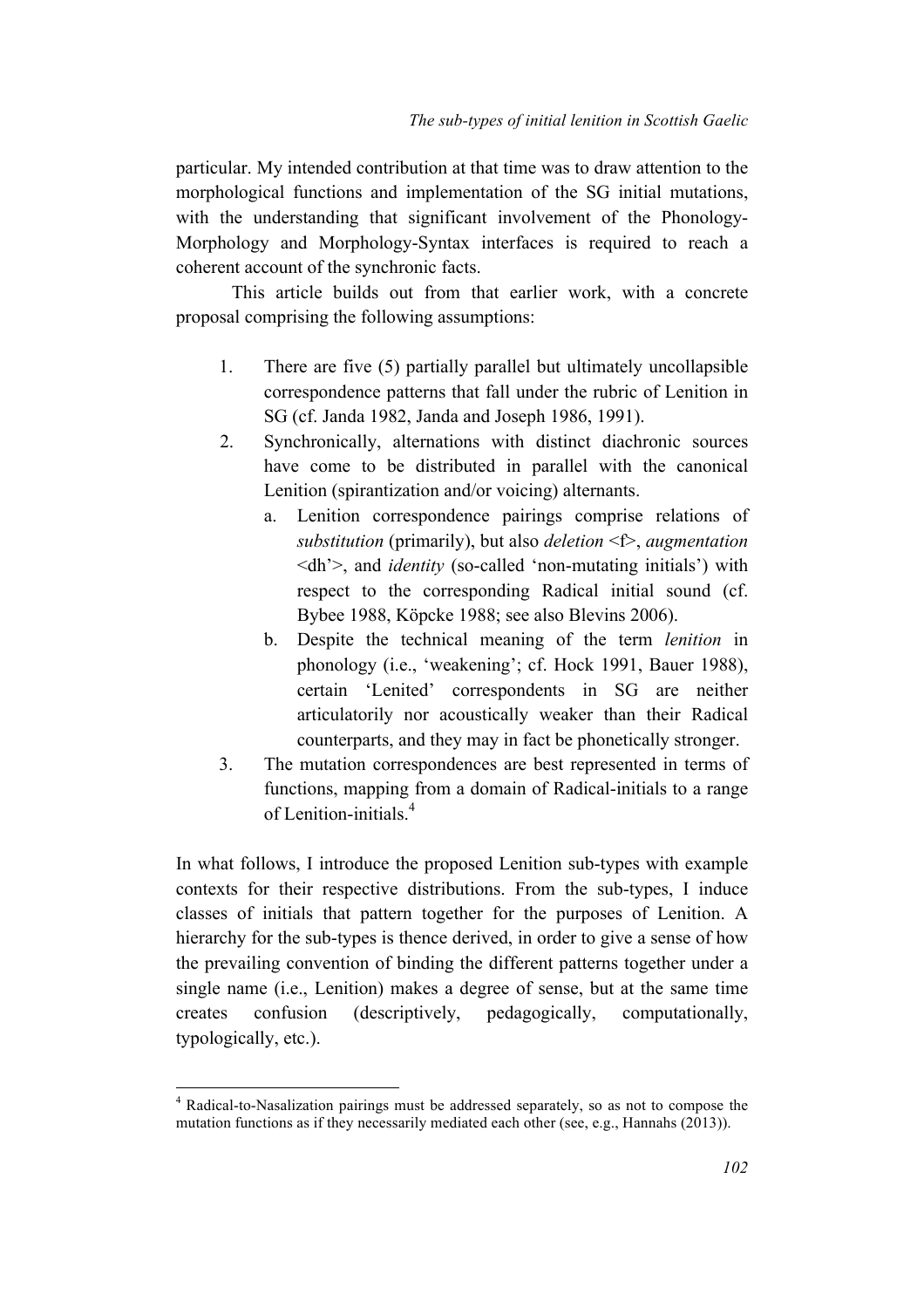## **2 Lenition sub-types with example contexts for their distributions**

In this section, I describe five distinct alternation patterns that are associated in SG under the rubric of initial Lenition. Although not all of the alternation patterns are standardly accepted as 'Lenition proper,' close attention to the membership and distribution of these patterns reveals that it is inaccurate and misleading to exempt certain alternations on untenable phonological or diachronic grounds. In short, if an alternation pattern distributes alongside Lenition, it is part of Lenition, with the consequence that Lenition in SG is not a unitary phenomenon.

### **2.1 The reference variety**

The Lenition pattern that will serve as a baseline for comparison is, not coincidentally, the easiest and most systematic of the sub-patterns to identify, describe, and present (see (2) above). This is likely to be the first mutation-type learners encounter, because of its orthographic iconicity, that is, every Lenited initial that can show an orthographic  $\langle h \rangle$  does so. Given the exemplary status of this pattern in SG, the pattern will be referred to as **LEN[base]**.

| <b>URT</b><br>H             | B |   | $\mathbf{P}$       |                                             | D |   |        |                              | G       |              | $\mathcal{C}$           |                  | $\mathbf{F}$ |        | $S_{[+so]}$<br>$n$ ] |                    | M                    |                      | N                 |              |   | R <sub>1</sub> |
|-----------------------------|---|---|--------------------|---------------------------------------------|---|---|--------|------------------------------|---------|--------------|-------------------------|------------------|--------------|--------|----------------------|--------------------|----------------------|----------------------|-------------------|--------------|---|----------------|
| <b>PHO</b><br>$\frac{1}{2}$ | p | p | $_{\rm h}^{\rm p}$ | $\mathop{p}\limits_{\hbox{\scriptsize hj}}$ | t | ф | t<br>h | $\mathfrak{t}\!\mathfrak{f}$ | $\bf k$ | $\mathbf{c}$ | $\bf k$<br>$\mathbf{h}$ | $\mathbf c$<br>h | f            | f<br>j | S                    | c<br>$\mathcal{L}$ |                      | $m$ $m$              | ņ<br>$\mathbf{y}$ | $\mathbf{u}$ | Λ | Y              |
| EN                          | V | V | f                  | $\mathbf{f}^{\text{I}}$                     | Y | Ĵ | h      | C                            | Y       | j            | $\mathbf X$             | Ç                | Ø            |        | $\boldsymbol{h}$     | Ç                  | $\tilde{\mathbf{v}}$ | $\tilde{\mathrm{v}}$ | n                 |              |   |                |

(3) The  $LEN^{[base]}$  pattern.

<u> 1989 - Jan Samuel Barbara, político establecido de la provincia de la provincia de la provincia de la provinci</u>

Initial segments for which there is no phonetic change under Lenition<sup>[base]</sup> conditions<sup>5</sup> include all vowels, S before obstruents (including M), broad L, and slender R. The range of morphological contexts in which this pattern appears includes the following:

 $5$  In a function-based analysis, such cases would correspond to identity functions, rather than standing as exceptions or exemptions to the operation of Lenition (cf. Stewart and Stump 2007).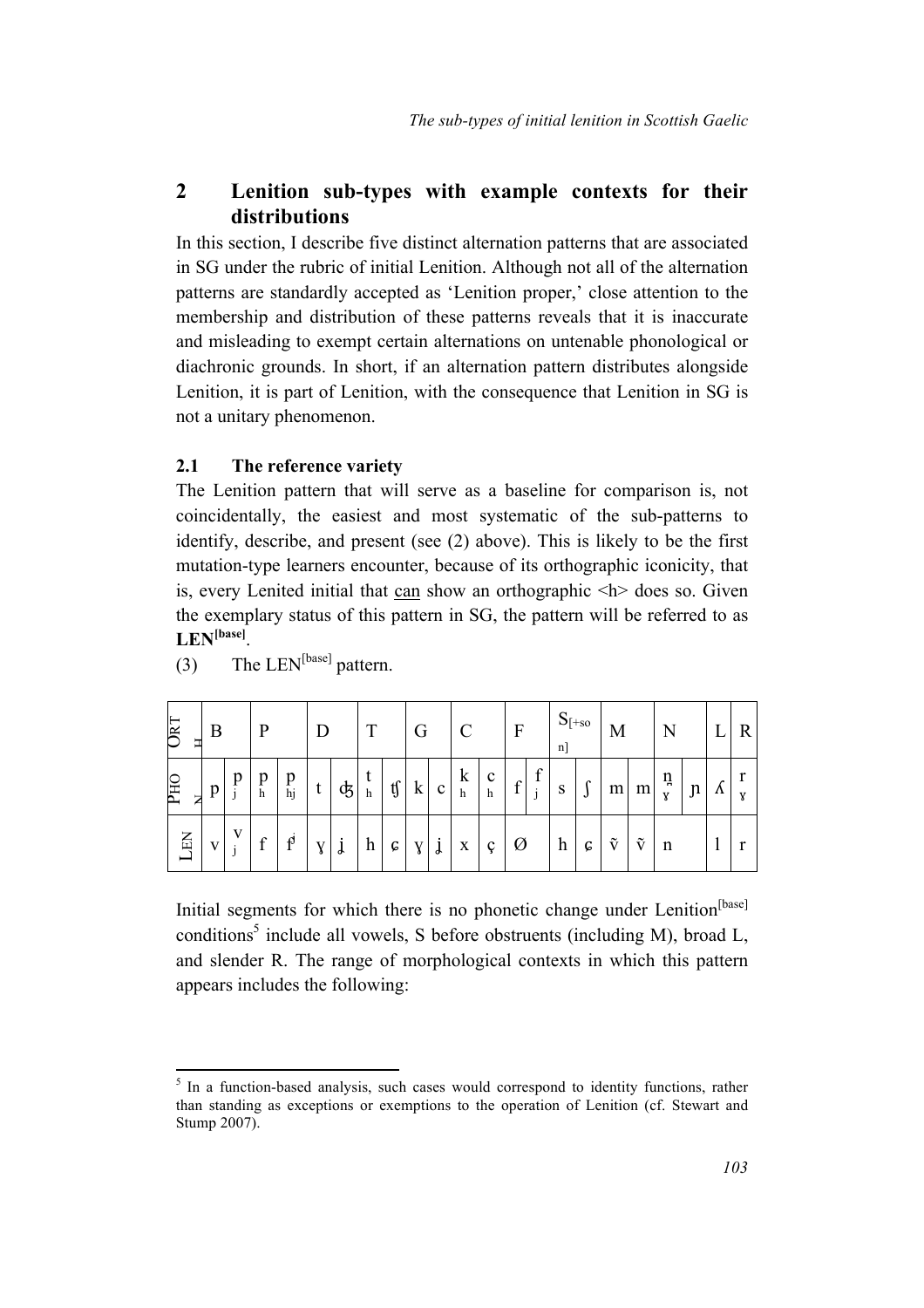- a. Particular combinations of inflectional categories for nouns and adjectives
	- (4) Genitive plural indefinite nouns *bhalach* 'of boys' (*balach* 'boy' (m.)) *chraobh* 'of trees' (*craobh* 'tree' (f.))
	- (5) *mòr* 'big, great':

|                     | Masc.                 |      | Fem.                         |      |
|---------------------|-----------------------|------|------------------------------|------|
|                     | Sg.                   | Pl.  | $Sg$ .                       | Pl.  |
| Direct <sup>6</sup> | mòr                   | mòra | $m$ <i>hòr</i>               | mòra |
| Genitive            | $\boldsymbol{m}$ hòir | mòra | mòire                        | mòra |
| Oblique             | mòr                   | mòra | $\boldsymbol{m}$ <i>hòir</i> | mòra |

- b. Nominal expressions following  $1<sup>st</sup>$ ,  $2<sup>nd</sup>$ , and  $3<sup>rd</sup>$  (m.)-person singular possessive and possessive-prepositional determiners
	- (6) *mo thaigh* 'my house' (*taigh* 'house' (m.)) *nad thaigh* 'in-your (sg.) house' *ga thaigh* 'at-his house'
- c. Adjectives with **certain** (not all) intensifying adverbs
	- (7) *glè fhuar* 'very cold' *ro thrang* 'too busy' (cf. *cho brèagha* 'so lovely'; *uamhasach math* 'awfully good')
- d. Derivation with certain prefixes

 

(8) *àrd*- 'high': *àrd-bhreitheamh* 'chief justice' (*breithamh* 'judge, umpire') *àrd-shagart* 'high priest' (*sagart* 'priest') *neo*- 'un-': *neo-chronail* 'harmless' (*cronail* 'offensive, hurtful') *neo-fhurasda* 'difficult, tough' (*furasda* 'easy') *neo-shalach* 'unpolluted' (*salach* 'dirty, foul')

 $6$  Alternate case names (Stewart 2004a; but cf. Stewart and Joseph 2009).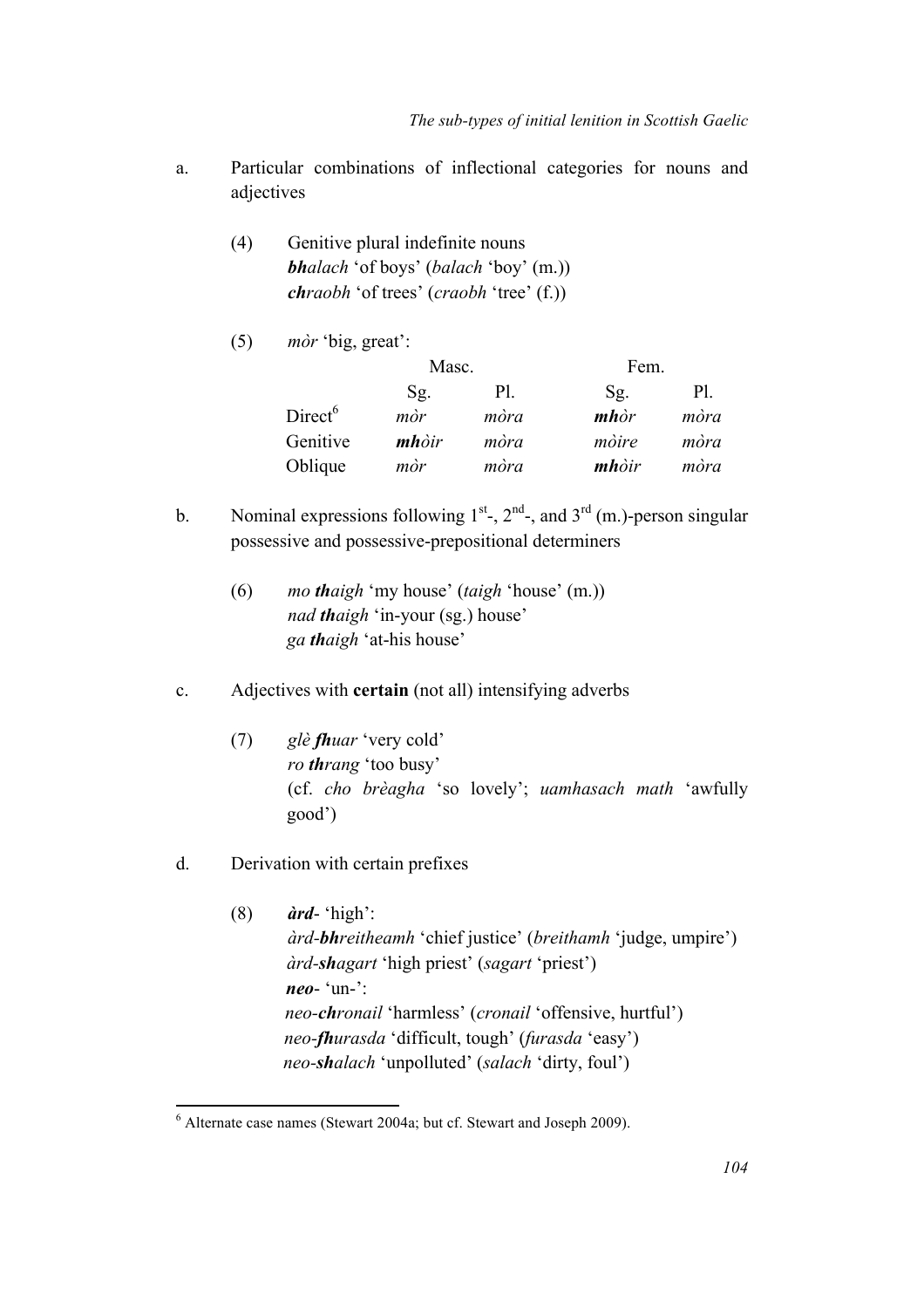#### **2.2 'N protects D and T from Lenition'**

The second Lenition sub-type is very similar to  $LEN^{[base]}$ , with the exception of the coronal stops. For this reason, the pattern is here called **LEN[-DT]**. This pattern shows a stronger phonological sensitivity than other Lenition patterns in SG, namely that the coronals do not show Lenition when immediately preceded by an  $\leq n$ -final word. In the same context, all the other obstruents do show Lenition, and so this pattern correlates with the somewhat imprecise yet nevertheless memorable pedagogical slogan, 'N protects D and T from Lenition.'

| <b>ORT</b><br>工     | B |                 |       |              | G           |              | $\mathcal{C}$ |       | $\boldsymbol{F}$ |                | $S_{[+son]}$ |        | $\mathbf{M}$         |                                   |              |               |   | $\mathbf R$  |
|---------------------|---|-----------------|-------|--------------|-------------|--------------|---------------|-------|------------------|----------------|--------------|--------|----------------------|-----------------------------------|--------------|---------------|---|--------------|
| PHO<br>$\mathbb{Z}$ | p | $\bullet$<br>p' | $p^h$ | $p^{hj}$     | $\mathbf k$ | $\mathbf{c}$ | $k^h$         | $c^h$ | $\mathbf f$      | $\mathbf{f}^j$ | S            | $\int$ | ${\bf m}$            | $m^{j}$                           | $n^{\gamma}$ | $\mathfrak n$ | Λ | $r^{\gamma}$ |
| $\overline{H}$      | V | V               |       | $f^{\prime}$ | Y           | Ĵ            | X             | ç     | Ø                |                | h            | c      | $\tilde{\mathbf{v}}$ | $\tilde{\mathrm{v}}^{\mathrm{j}}$ | n            |               |   |              |

(9) The LEN<sup>[-DT]</sup> pattern.

A small number of so-called 'Lenition triggers' that happen to end in /n/ correlate with this pattern, e.g., the preposition *gun* 'without':

(10) *gun duine* 'without (a) man' *gun chù* 'without (a) dog'

Mark (2004) sees this as a dying pattern in practice:

'…this old rule is…not always strictly obeyed. For example, *mòran daoine* ['many men'] and *is urrainn domh* ['I am able'] are now more commonly *mòran dhaoine* and *is urrainn dhomh*.' (Mark 2004: 686; emphasis added)

#### **2.3 Breaking off a fossil from the earlier definite article**

The LEN<sup>[tS]</sup> pattern differs from LEN<sup>[base]</sup> only with respect to the Lenited alternant for s+[son]-initial nominal expressions. This particular alternation is not traditionally counted as Lenition on the formal criterion that on purely phonological grounds, Lenition 'rightly' includes only relative weakening with respect to Radical initials. The stop and affricate correspondents /t, tf/,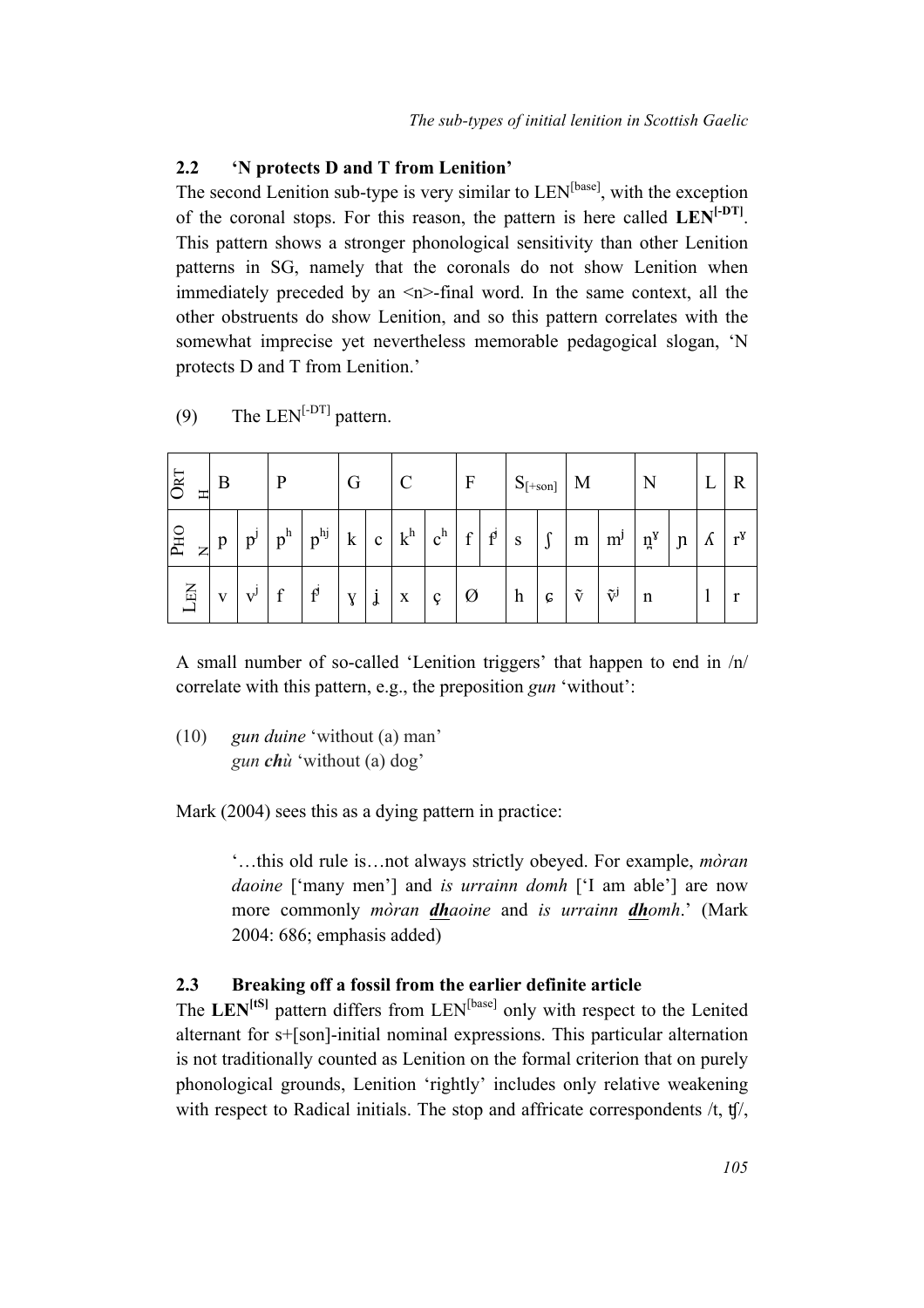however, require tighter constriction and engender higher air compression than their fricative Radical counterparts /s/ and /ʃ/, respectively. On distributional grounds, it is clear that this correspondence occurs alongside the same Lenition correspondences in contexts that otherwise correlate with Lenition in the other mutating initials.

| <b>URT</b><br>Ξ                  | B |              | P                                           |                                   | D |    | T |                  | G |             | $\mathcal{C}$ |        | $\mathbf{F}$     |                | $S_{[+so]}$<br>n] |        | M                    |                                      | N      |             |           |   |
|----------------------------------|---|--------------|---------------------------------------------|-----------------------------------|---|----|---|------------------|---|-------------|---------------|--------|------------------|----------------|-------------------|--------|----------------------|--------------------------------------|--------|-------------|-----------|---|
| <b>OHd</b><br>z                  | p | p            | $\mathop{\mathrm{p}}\nolimits_{\mathrm{h}}$ | p<br>hj                           | ι | ¢5 | h | $\epsilon$<br>tj | k | $\mathbf c$ | k<br>h        | c<br>h | $\boldsymbol{f}$ | c<br>$\bullet$ | S                 | Λ<br>J | m                    | m<br>$\ddot{i}$                      | ņ<br>Y | $\mathbf n$ | $\Lambda$ | v |
| $\mathbf{L}\mathbf{E}\mathbf{N}$ | V | $\mathbf{V}$ | $\mathbf f$                                 | $\bullet$<br>$\boldsymbol{\beta}$ | ٥ | J  | h | c                |   | ٠<br>Ĵ      | X             | ç      | Ø                |                | h                 | ij     | $\tilde{\mathrm{v}}$ | $\tilde{\mathrm{v}}$<br>$\mathbf{i}$ | n      |             |           |   |

 $(11)$  The LEN<sup>[tS]</sup> pattern.

The LEN<sup>[tS]</sup> pattern is observed in the genitive and oblique singular of definite masculine nominals and the direct and oblique case forms of singular definite feminine nominals:

(12) *ainm an t-seòladair* /ʧoːɫ̪atɛɾ̥/ 'the name of the sailor' (m.) *anns an t-srath* /tɾa/ 'in the valley' (m.) *an t-sùil* /tuː $\Lambda$ / 'the eye' (f.) *air an t-sròin* /tɾoːɲ/ 'on the nose' (f.)

Note that the orthographic rendering of the correspondences in question has diachronic legitimacy in the earlier shape of the definite article (i.e. *ind-*), but it is synchronically misleading. At the phonological level this is not an augmentation–it is a substitution by  $/t$ ,  $tf/$  (cf. the orthographic clusters used to represent eclipsis mutation of consonants in Irish).

'Nominal' is more accurate here than 'noun' because the locus for this shape alternation is the left edge of so-called N-bar (**N'**; i.e., the noun phrase minus any determiner). In a typologically head-initial language like SG, the first word in N' usually is the head N. When it is not, however, Lenition –the LEN<sup>[tS]</sup> sub-pattern in particular– is nevertheless required at the **left edge of N'**:

(13) *an t-seann* /ʧaʊn̪/ *duthaich* 'the old country' (f.)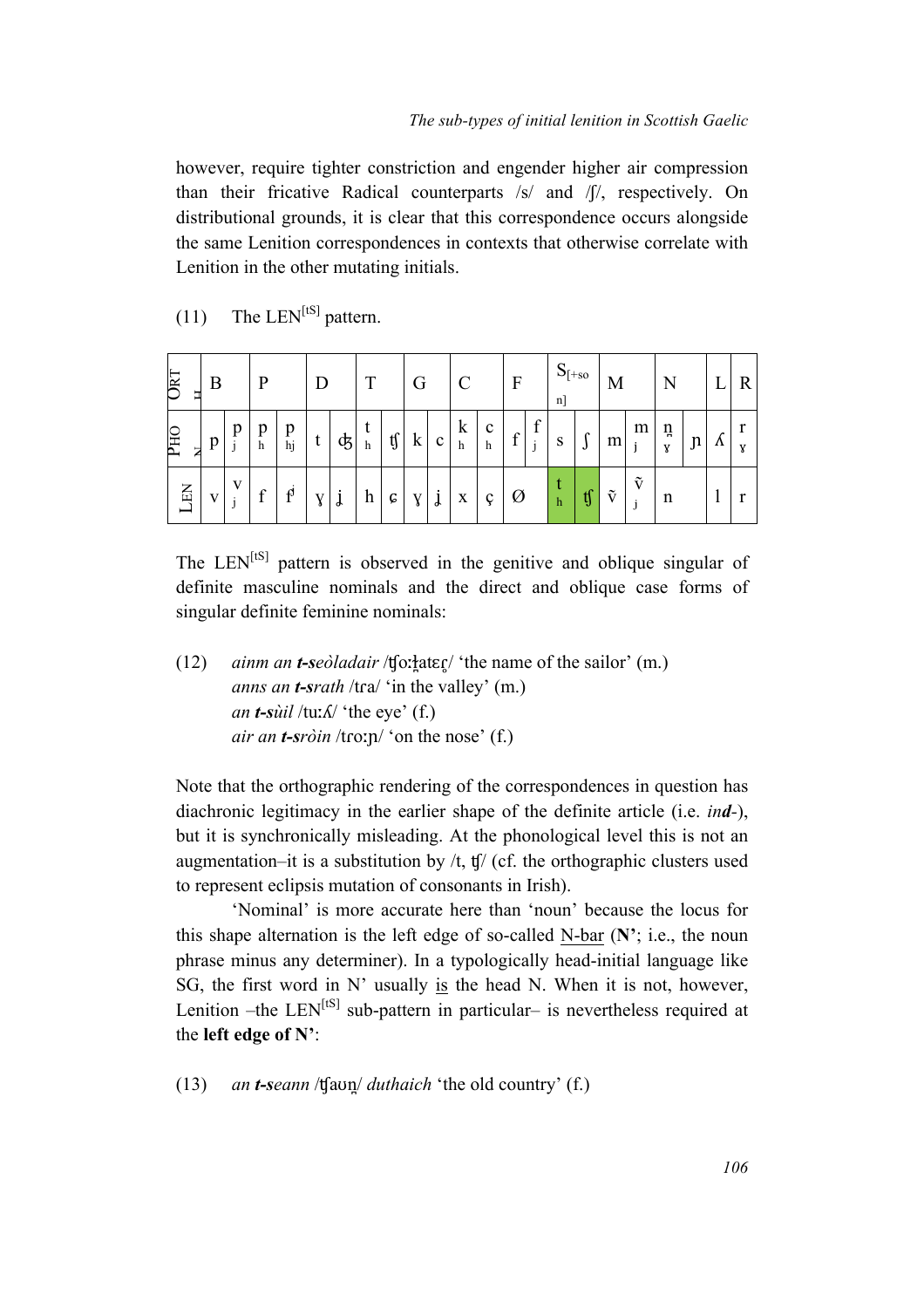#### **2.4 Onsets for everyone!**

The pattern which has the broadest effect on initials in SG is the pattern that I term **LEN[dh'V]**, in acknowledgement of the augmentation that appears on phonologically vowel-initial forms, which includes both words beginning with an orthographic vowel and those beginning with  $\leq$  followed by a vowel. Whereas <f> generally is phonetically null under Lenition, in  $LEN<sup>[dh'V]</sup>$  contexts this nullification effectively promotes the second sound of the word to initial position. Thus, in words that begin with <f>+[vowel] in their Radical shape, the same  $\langle dh \rangle$  augmentation is used to bring the now-initial vowel into line with the general vowel-initial pattern.

| UКI         | B |              | P      |                                   | D              |    | T |    | G       |              | C      |                   | $\boldsymbol{F}$ |                               |   | $S_{[+]}$<br>son]         |                            | М                    |                           | N      |                     |   | R      | Vow<br>el |              |
|-------------|---|--------------|--------|-----------------------------------|----------------|----|---|----|---------|--------------|--------|-------------------|------------------|-------------------------------|---|---------------------------|----------------------------|----------------------|---------------------------|--------|---------------------|---|--------|-----------|--------------|
| <b>PHON</b> | p | p            | p<br>h | p<br>hj                           | t              | ക് | h | tſ | $\bf k$ | $\mathbf{c}$ | k<br>h | $\mathbf{c}$<br>h | $\mathbf f$      | c<br>٠<br>$\blacksquare$<br>J | f | S                         | r<br>J                     | m                    | m<br>j                    | ņ<br>Y | $\lfloor n \rfloor$ | Λ | r<br>Y | broad     | slender      |
| LEN         | V | V<br>$\cdot$ | f      | $\bullet$<br>$\boldsymbol{\beta}$ | $Y_{\text{I}}$ | j  | h | c  | Y       | ٠<br>j       | X      | ç                 | $\mathbf{V}$     | $\mathbf{j}$                  | Ø | $\boldsymbol{\mathrm{h}}$ | $\boldsymbol{\mathcal{G}}$ | $\tilde{\mathbf{v}}$ | $\tilde{\mathbf{v}}$<br>j | n      |                     |   |        | ┿         | $\mathbf{r}$ |

(14) The LEN<sup>[dh'V]</sup> pattern.

Many SG verb forms use a stem which follows the  $LEN<sup>[dh'V]</sup>$  pattern.

(15) *fàg* 'leave' (compare *freagairt* 'answer'), *cluich* 'play', *buail* 'strike, hit', *snàmh* 'swim', *tog* 'lift, build', *òl* 'drink'

|             |      | Past             | Conditional        | <b>Relative</b>  | <b>Past Passive</b> | Cond.              |
|-------------|------|------------------|--------------------|------------------|---------------------|--------------------|
|             |      |                  |                    | Fut.             |                     | <b>Passive</b>     |
| $\lq F$     | $+V$ | dh'fhàg          | dh'fhàgadh         | dh'fhàgas        | dh'fhàgadh          | dh'fhàgte          |
|             | $+C$ | fhreagair        | <i>fhreagradh</i>  | <i>fhreagras</i> | fhreagradh          | <i>fhreagairte</i> |
| Velars      |      | chluich          | <b>chluicheadh</b> | chluicheas       | chluicheadh         | chluichte          |
| Labials     |      | <b>bhuail</b>    | <b>bhuaileadh</b>  | <b>bhuaileas</b> | <b>bhuaileadh</b>   | <b>bhuailte</b>    |
| $s + [son]$ |      | shnàmh           | <b>sh</b> nàmhadh  | <b>sh</b> nàmhas | <b>sh</b> nàmhadh   | <b>sh</b> nàmhte   |
| Dentals     |      | thog             | thogadh            | thogas           | thogadh             | thogte             |
| Vowels      |      | $dh' \partial l$ | $dh'$ òladh        | $dh'$ òlas       | $dh$ 'òladh         | $dh$ 'òlte         |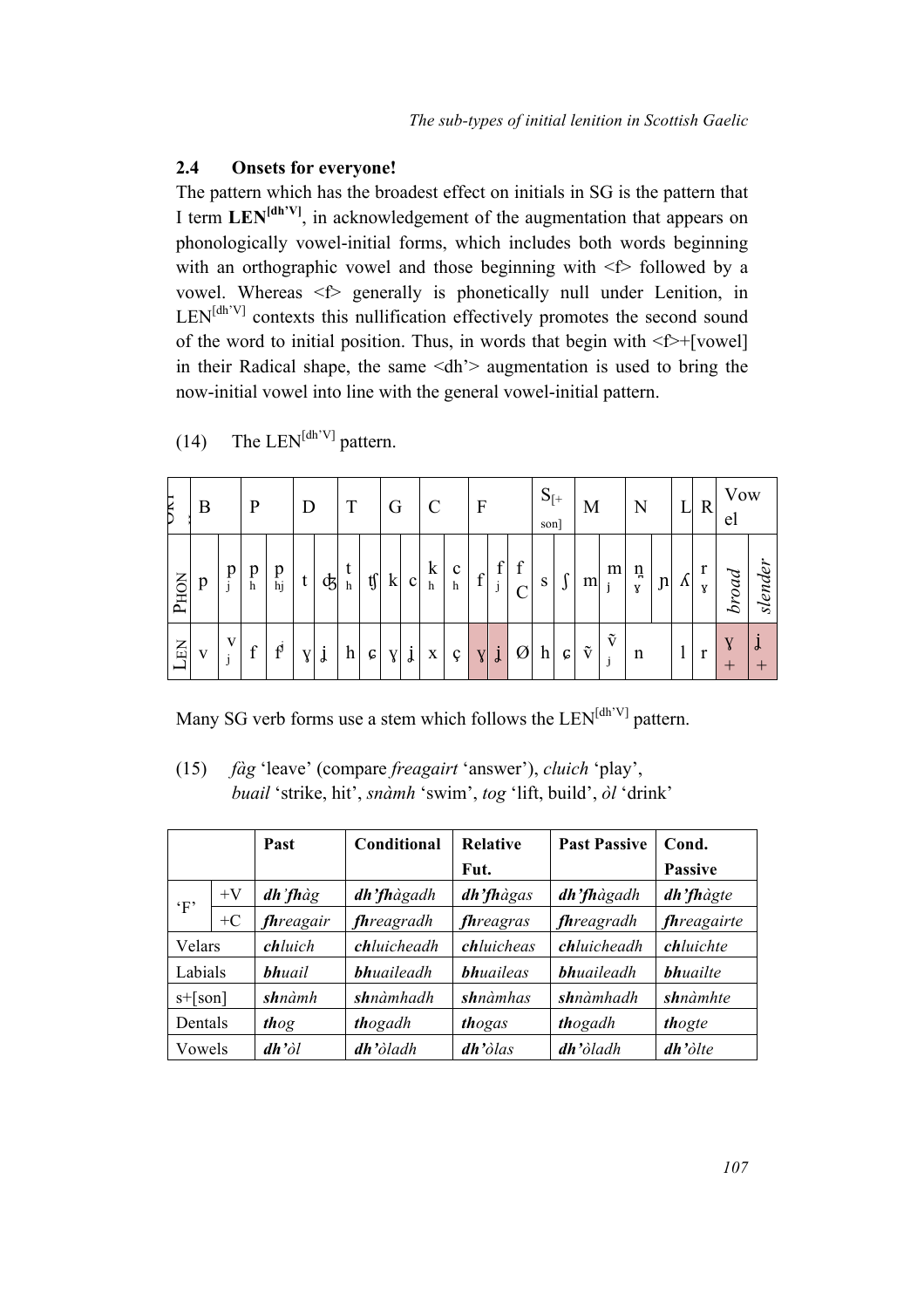Note that the Conditional and the Past Passive are systematically syncretic in the second and third persons, but can be distinguished in the first person (sg. and pl.), where only the Conditional shows special endings (-*ainn* and *amaid*) and subject pro-drop.

#### **2.5 The pattern that almost isn't**

The fifth and final sub-type of Lenition is perhaps easy to miss because the only initial that participates is  $\leq f$ , and only if the  $\leq f$  is immediately followed by a vowel. I propose  $\mathbf{LEN}^{[FV]}$  as the most suitable name for this sub-type.





This pattern is observed in verbal constructions with *nach* (the negative subordinator/interrogative marker), but only in the future and conditional, and furthermore only with verbs that begin with  $\leq$  followed by a vowel:

(17) *Nach fhuirich thu?* 'Won't you stay?' *nach fhág iad* 'that they won't leave'

Compare:

*Nach buail thu e?* 'Won't you strike him?' *nach gabh mi òran* 'that I won't sing' (lit. 'take (a) song')

and especially *Nach freagair thu?* 'Won't you answer?

Mark (2006: 220) states that this 'traditional' Lenition of /f/ only with *nach* in the future and conditional is often ignored, resulting in categorical non-Lenition after *nach*, and thus a dying out of this marginal pattern.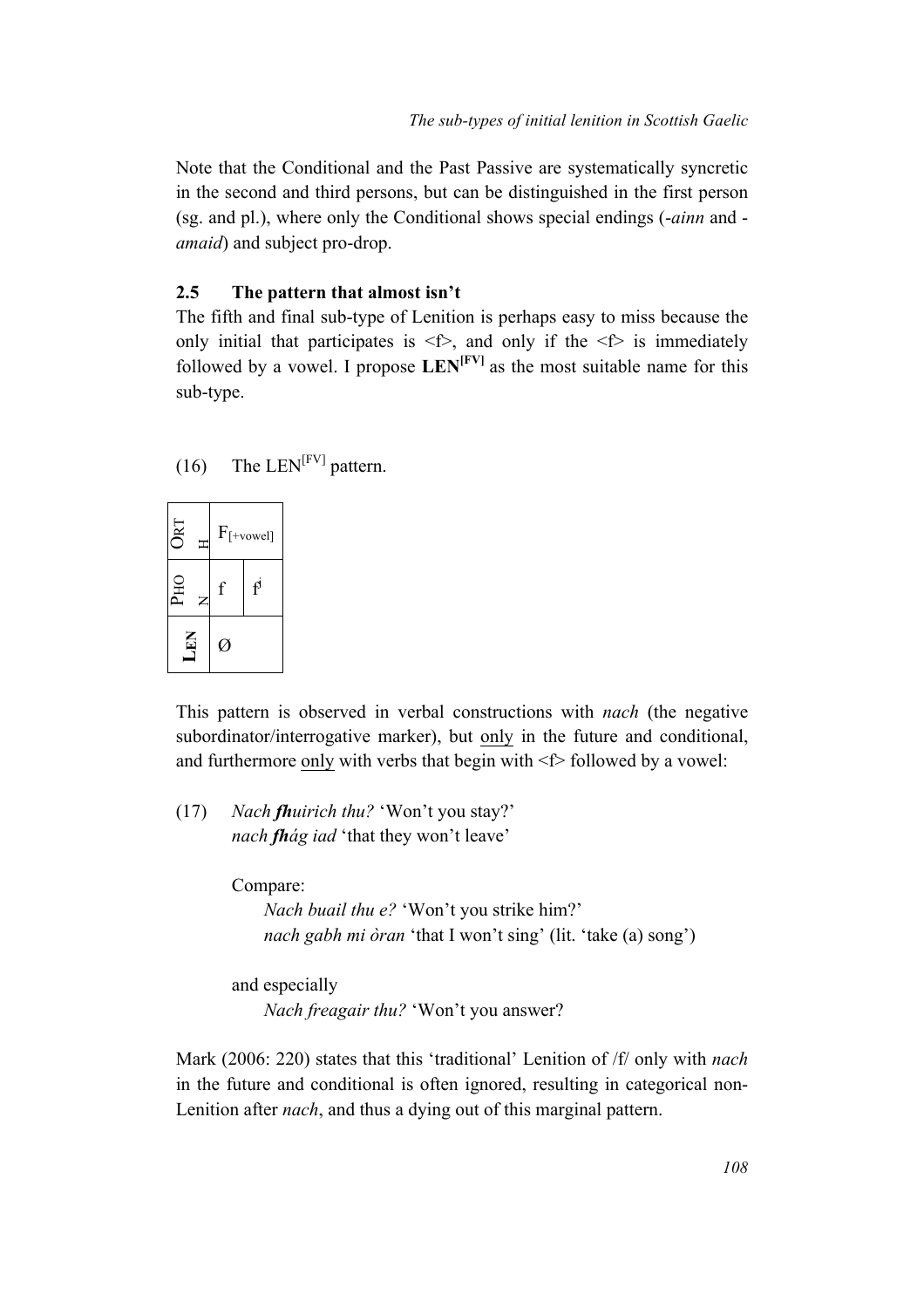Although not generally mentioned in this context, the comparative marker *nas* and the superlative marker *as* correlate with initial Lenition of <f>-initial adjectives, and only these.

| (18) | <i>nas fheàrr</i> 'better' | <i>as fhasa</i> 'easiest'   |
|------|----------------------------|-----------------------------|
|      | nas fhaide 'longer'        | as <i>fhuaire</i> 'coldest' |

Although *fheàrr* is fully **suppletive** (i.e., based on a different root) with respect to *math* 'good', the other three forms listed here are closer to their respective roots: *furasda*, *fada*, and *fuar*. The appearance of LEN<sup>[FV]</sup> in these cases is therefore not dismissible as mere 'irregular' behavior.

## **3 Classes of initials that pattern together for the purposes of Lenition**

Mark's (2006:263) proposed classification of orthographic initials with respect to Lenition in Scottish Gaelic – shown in  $(19)$  – is at odds with the multiple Lenition patterns identified above.

(19) Venn diagram representation of SG initial segments for Lenition (Mark 2006).

Lenition



I interpret the significance of the groups as follows:

Group I: immune to Lenition;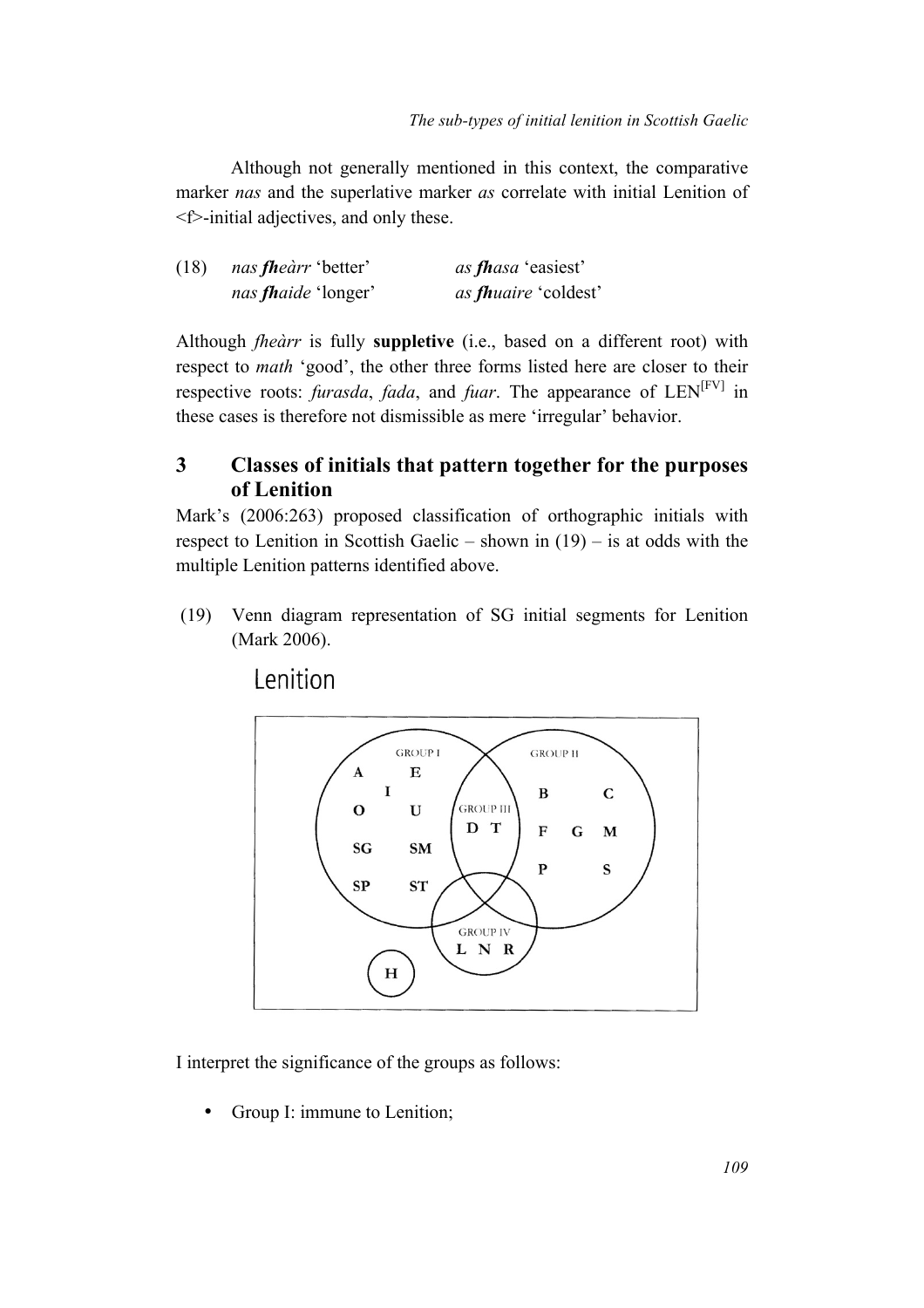- Group II: subject to Lenition-as-weakening (stop-to-fricative,  $\le s$ )to- $/h/$ ,  $\leq f$  -to-zero);
- Group III: patterns with Group I after  $/n/$ , but with Group II otherwise;
- Group IV: no orthographically-marked Lenition (dialects may vary at the level of pronunciation); and
- $\bullet \quad$  <h>: none of the above.

While this accords with the patterns seen in  $LEN^{[base]}$  and  $LEN^{[-DT]}$ , the other Lenition sub-types described in the previous section imply the need for a more articulated hierarchy:

- LEN<sup>[dh'V]</sup> forces the bifurcation of Group I into the vowels, which participate, and the s+[obs] clusters, which do not;
- LEN<sup>[FV]</sup> requires the extraction of  $\leq f$  from Group II;
- $LEN<sup>[tS]</sup>$  implies that folding  $s+[son]$  into Group II is an oversimplification; and
- $\bullet$   $\leq h$  is not a native initial grapheme, and thus is more properly exempted from the Lenition system description altogether.

This realignment of the classification of initials results in eight classes, rather than four, as rendered in (20) below.

(20) Initial segment classification system, as motivated by the five Lenition sub-types.

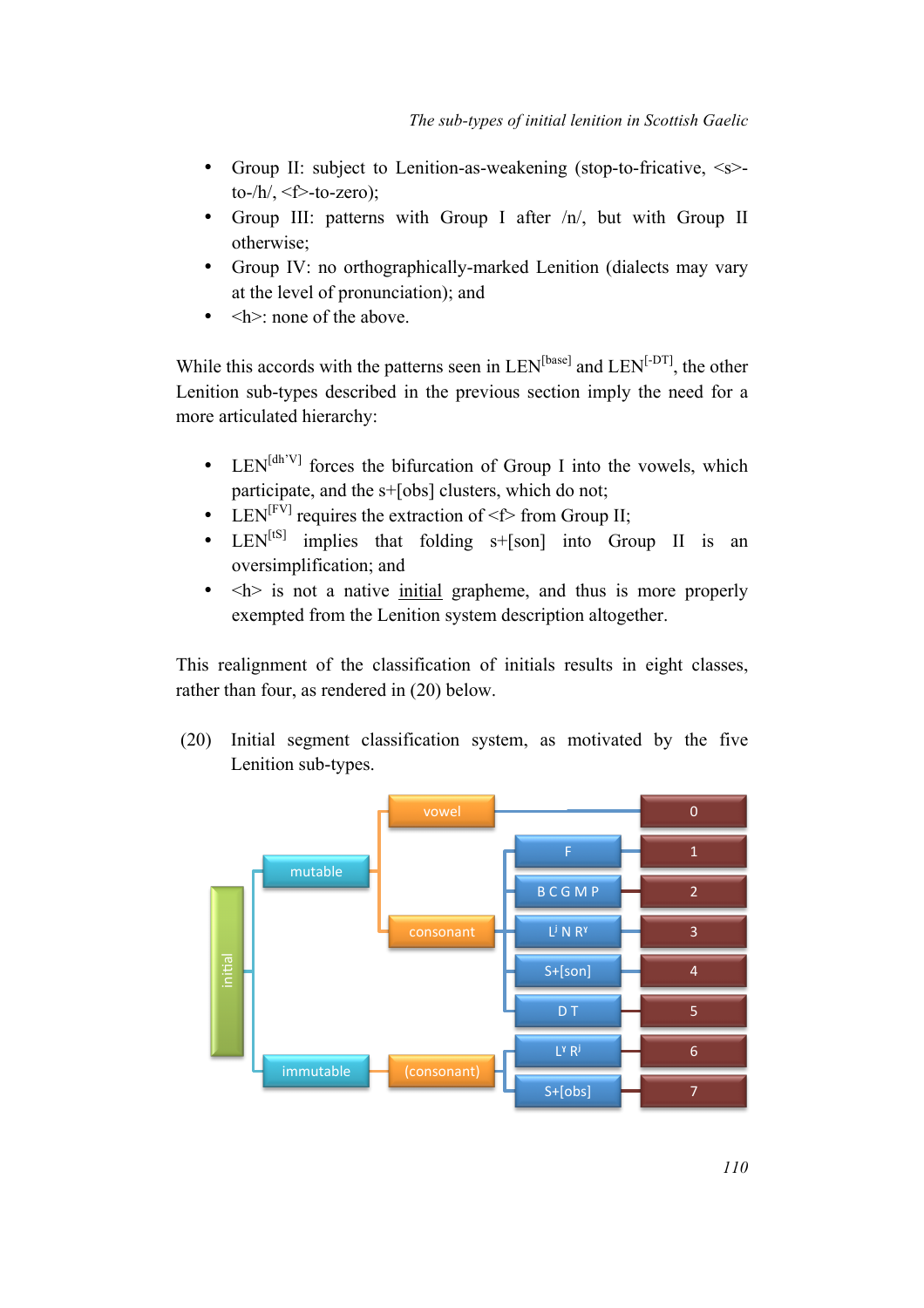### **4 Hierarchy for the Lenition sub-types**

Table (21) compiles the Lenition sub-types previously identified, arranging them so as to highlight the hierarchical progression of participation of initial segments in each pattern. Colored cells are those that show systematic initial distinctions that pattern distributionally (if not phonologically) together with the more conventional Lenition alternations of fricative substitutions and the deletion of /f/. The separate row beneath the table indicates the initial classes as outlined in (20) above which participate in each sub-type of Lenition.

Two issues which should not be allowed to detract from the fundamental point of the present analysis are namely (a) that the precise facts concerning L, N, and R phonemic contrasts and alternations vary widely across the dialects of Gaelic: from a reported fourth N-phoneme in at least some varieties of Lewis Gaelic to a reported categorical nonparticipation of these sounds in Lenition in East Sutherland Gaelic (surveyed in Watson 2010), and (b) that there exists a theoretical debate as to the status, or even existence, of palatalized labial phonemes (Bosch 2010; MacAulay 1966). In the former case, a different distribution of the sonorant consonant phonemes could necessitate a minor realignment to the classification of initials in (20) above, but would result in no new Lenition sub-types beyond the five described here. In the latter case, there would be no adjustment necessary in (20) since the impact would be internal to the graphemes in class 3, and the phonemic array in (21) below would merely be simplified by the removal of the rows corresponding to the palatalized labial phonemes, again with no additional Lenition sub-types needed. Thus, the analysis put forward here would seem to be readily adjustable as a format for describing the particularities of any Gaelic dialect.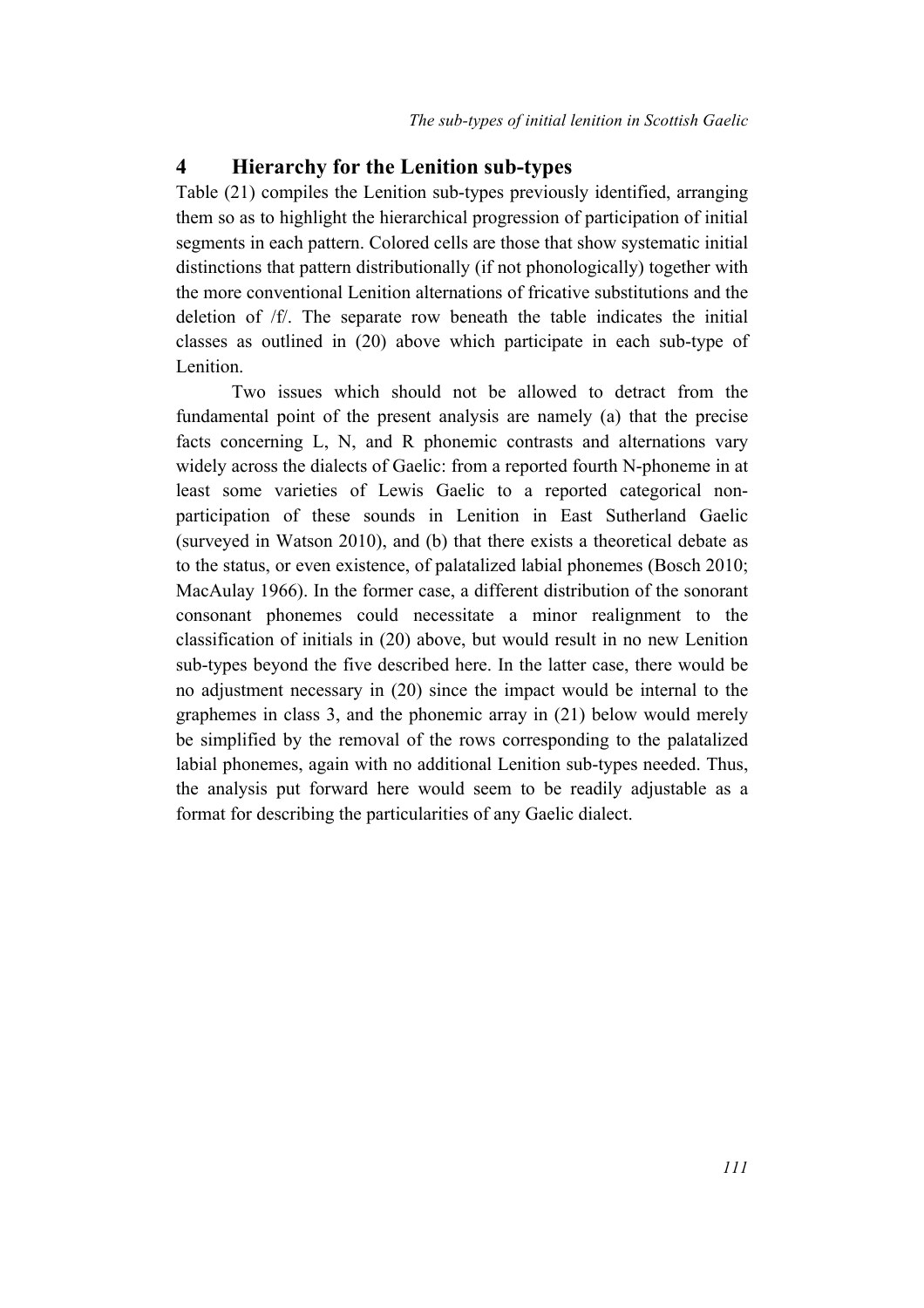| ORTH         | <b>PHON</b>               |                                    |                                   | $\overline{\text{LEN}^{\text{[FV]}}\mid \text{LEN}^{\text{[tS]}}\mid \text{LEN}^{\text{[DT]}}}$ | LEN <sup>[base]</sup>               | $\mathbf{LEN}^{[dh'V]}$                                           |
|--------------|---------------------------|------------------------------------|-----------------------------------|-------------------------------------------------------------------------------------------------|-------------------------------------|-------------------------------------------------------------------|
|              | [broad]                   | $\mathbf{V}$                       | $\mathbf{V}$                      | $\mathbf V$                                                                                     | $\mathbf V$                         | $\mathrm{V}^{+}$                                                  |
| (Vowel)      | [slender]                 |                                    |                                   |                                                                                                 |                                     | $\mathbf{j}^+$                                                    |
|              |                           | $\overline{O_{[-cons]}}$           | $\overline{\omega}$               |                                                                                                 |                                     | $Y[-cons]$                                                        |
| $\mathbf F$  | $\mathbf f$               | $f_{[+cons]}$                      |                                   | $\emptyset$                                                                                     | Ø                                   | $\overline{\mathcal{O}}_{\left[\frac{1}{1-\mathrm{cons}}\right]}$ |
|              | $\mathbf{f}^{\mathbf{j}}$ | $\overline{\mathcal{O}_{[-cons]}}$ | $\boldsymbol{\varnothing}$        | $\emptyset$                                                                                     | Ø                                   | $j_{\text{[-cons]}}$                                              |
|              |                           | $f_{\text{[+cons]}}$               |                                   |                                                                                                 |                                     | $\mathcal{O}_{[+\text{cons}]}$                                    |
| $\, {\bf B}$ | p                         | p                                  | $\overline{\mathbf{V}}$           | $\overline{\mathbf{V}}$<br>$v^j$                                                                | $\overline{\mathbf{V}}$             | $\overline{\mathbf{V}}$<br>$\overline{v}^j$                       |
|              | $p^{j}$                   | $p^{j}$                            | $\mathbf{v}^{\mathbf{j}}$         |                                                                                                 | $v^j$                               |                                                                   |
| $\mathbf{P}$ | $\mathbf{p}^\mathrm{h}$   | $\mathbf{p}^\mathrm{h}$            | $\mathbf{f}$                      | $\overline{\mathbf{f}}$                                                                         | $\overline{\mathrm{f}}$             | $\overline{\mathrm{f}}$                                           |
|              | $\mathbf{p}^{\text{hj}}$  | $p^{\rm hj}$                       | $\mathbf{f}^{\mathbf{j}}$         | $f^j$                                                                                           | $\mathbf{f}^{\mathbf{j}}$           | $f^j$                                                             |
| $\bf G$      | ${\bf k}$                 | ${\bf k}$                          | Y                                 | $\overline{Y}$                                                                                  | $\overline{Y}$                      | $\mathbf{V}$                                                      |
|              | $\mathbf c$               | $\mathbf c$                        | $\mathbf{j}$                      | $\mathbf{j}$                                                                                    | $\mathbf{j}$                        | $\mathbf{j}$                                                      |
|              | $\mathbf{k}^\mathrm{h}$   | $\mathbf{k}^\mathrm{h}$            | $\overline{\mathbf{X}}$           | $\bar{\mathbf{X}}$                                                                              | $\overline{\mathbf{X}}$             | $\overline{\mathbf{X}}$                                           |
| $\mathbf C$  | c <sup>h</sup>            | $\mathbf{c}^\mathbf{h}$            |                                   | ç                                                                                               |                                     | ç                                                                 |
|              | ${\rm m}$                 | ${\rm m}$                          | $rac{C}{\tilde{V}}$               | $\overline{\tilde{\mathbf{v}}}$                                                                 | $rac{c}{\tilde{v}}$                 | $\overline{\tilde{\mathbf{v}}}$                                   |
| $\mathbf M$  | $m^{j}$                   | $\mathbf{m}^{\textnormal{j}}$      | $\tilde{\mathrm{v}}^{\mathrm{j}}$ | $\tilde{\mathbf{v}}^{\mathbf{j}}$                                                               | $\tilde{\mathbf{v}}^{\mathbf{j}}$   | $\tilde{\mathbf{v}}^{\mathbf{j}}$                                 |
|              | ţ                         | $\frac{1}{4}$                      | $\frac{1}{4}$                     | $\frac{1}{4}$                                                                                   | $\ddagger$                          | $\frac{1}{4}$                                                     |
| L            | $\Lambda$                 | $\Lambda$                          | $\mathbf{1}$                      | $\mathbf{1}$                                                                                    | $\mathbf{1}$                        | $\mathbf{1}$                                                      |
|              | $\mathbf{n}^{\gamma}$     | $\mathbf{n}^{\gamma}$              |                                   |                                                                                                 |                                     |                                                                   |
| ${\bf N}$    | $\mathfrak n$             | $\mathfrak n$                      | $\mathbf n$                       | $\mathbf n$                                                                                     | $\mathbf n$                         | $\mathbf n$                                                       |
|              | $\mathbf{r}^{\text{Y}}$   | $\mathbf{r}^{\text{Y}}$            | $\mathbf{r}$                      | $\mathbf{r}$                                                                                    | $\mathbf{r}$                        | $\mathbf{r}$                                                      |
| $\mathbf R$  | $\mathbf{\hat{t}}$        | $\mathbf{\hat{t}}$                 | $\mathbf{t}$                      | $\vec{\mathbf{t}}$                                                                              | ť                                   | $\mathbf{\tilde{t}}$                                              |
|              | $\mathbf S$               | ${\bf S}$                          | $t^h_{\;[+son]}$                  | $h_{[+son]}$                                                                                    | $h_{[+son]}$                        | $h_{\lceil+son\rceil}$                                            |
| ${\bf S}$    |                           |                                    | $S$ [-son]                        | $S$ [-son]                                                                                      | $S$ [-son]                          | $S$ [-son]                                                        |
|              | $\int$                    | $\int$                             | $\mathfrak{t}$ [+son]             | $\mathcal{G}[\text{+son}]$                                                                      | $\mathcal{C}_{[+son]}$              | $C_{\left[\pm 80n\right]}$                                        |
|              |                           |                                    | $\int$ [-son]                     | $\int$ [-son]                                                                                   | $\int$ [-son]                       | $\int$ [-son]                                                     |
|              | $\mathbf t$               | $\mathbf t$                        | t                                 | t                                                                                               | X                                   |                                                                   |
| D            | ф                         | ф                                  | ф                                 | ф                                                                                               | $\mathbf{j}$                        | $\mathbf{j}$                                                      |
|              | $t^h$                     | $t^h$                              | $t^h$                             | $t^h$                                                                                           | $\mathbf{h}$                        | $\mathbf{h}$                                                      |
| $\mathbf T$  | tf                        | $\mathfrak{t}\!\mathfrak{f}$       | $\mathfrak{t}\!\mathfrak{f}$      | $\mathfrak{t}\!\mathfrak{f}$                                                                    | $\overline{\boldsymbol{\varsigma}}$ | $\boldsymbol{\varsigma}$                                          |
|              |                           |                                    |                                   |                                                                                                 |                                     |                                                                   |
|              | Alternating classes       | $\mathbf{1}$                       | 1, 2, 3,<br>$4*$                  | 1, 2, 3, 4                                                                                      | 1, 2, 3, 4, 5                       | 0, 1, 2, 3, 4,<br>5                                               |

(21) The hierarchy of participation and alternants for initials in the Lenition sub-types.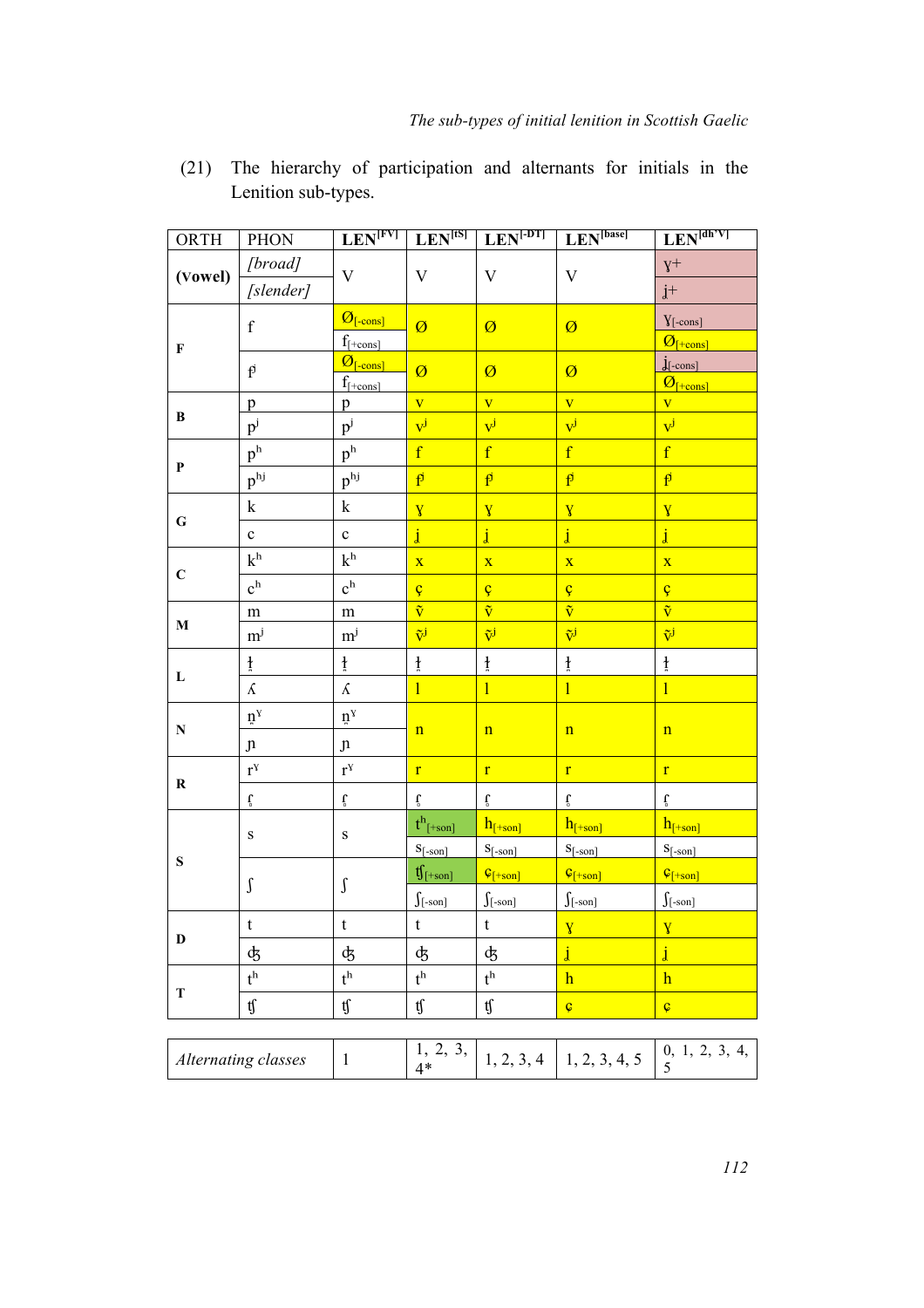*4\* = Class 4 (*S+[son]*) again patterns with other Leniting classes, but shows a distinct, stopped alternant.*

It is hoped that the above assembly of patterns that fall under the rubric of Lenition in SG demonstrates that while on the one hand there is sufficient similarity across the columns that one can speak of Lenition as a feature of the language, there is considerable variety in both the internal 'population' of the columns and the respective distributions of the different Lenition subtypes that it may in fact be counterproductive to speak too lightly of Lenition as if it were a single phenomenon.

#### **5 Conclusions**

What emerges from this approach is an explicit statement of form correlated with distribution, both dimensions of which are complex (yet quite finite) systems. In this description, similar but not identical patterns of correspondences are used in multiple morphological capacities (Zwicky 1987), instantiated physically in derived lexemes, inflected forms of lexemes, and shapes of inflected forms from multiple grammatical categories (Stewart 2004a).

Whatever the size of the units of structure involved, a treatment in terms of *constructions* – i.e., conventional pairings of form and meaning – make clearer generalizations than are possible when phonology, morphology, and syntax work separately on the portions of the phenomenon that they find convenient. It is no doubt tempting to section off a wellbehaved slice of initial mutation, and the literature is replete with many such parochial descriptions, but it is only from a fine-grained, 'full-disclosure' statement that we can:

- 1. design **teaching materials** that are not oversimplified, structurally fragmented, or, from the learner's perspective, inconsistent, incoherent, or otherwise bewildering (Stewart 2004b);
- 2. create computational **parsers and translators** that give (more) accurate results at a detailed level (Scannell 2006);
- 3. account for the **regularity and productivity** of the mutations marking-systems that would seem to be otherwise cognitively and structurally disfavored and prime targets for elimination through analogical leveling and/or replacement by affixes (e.g., Natural Morphology); and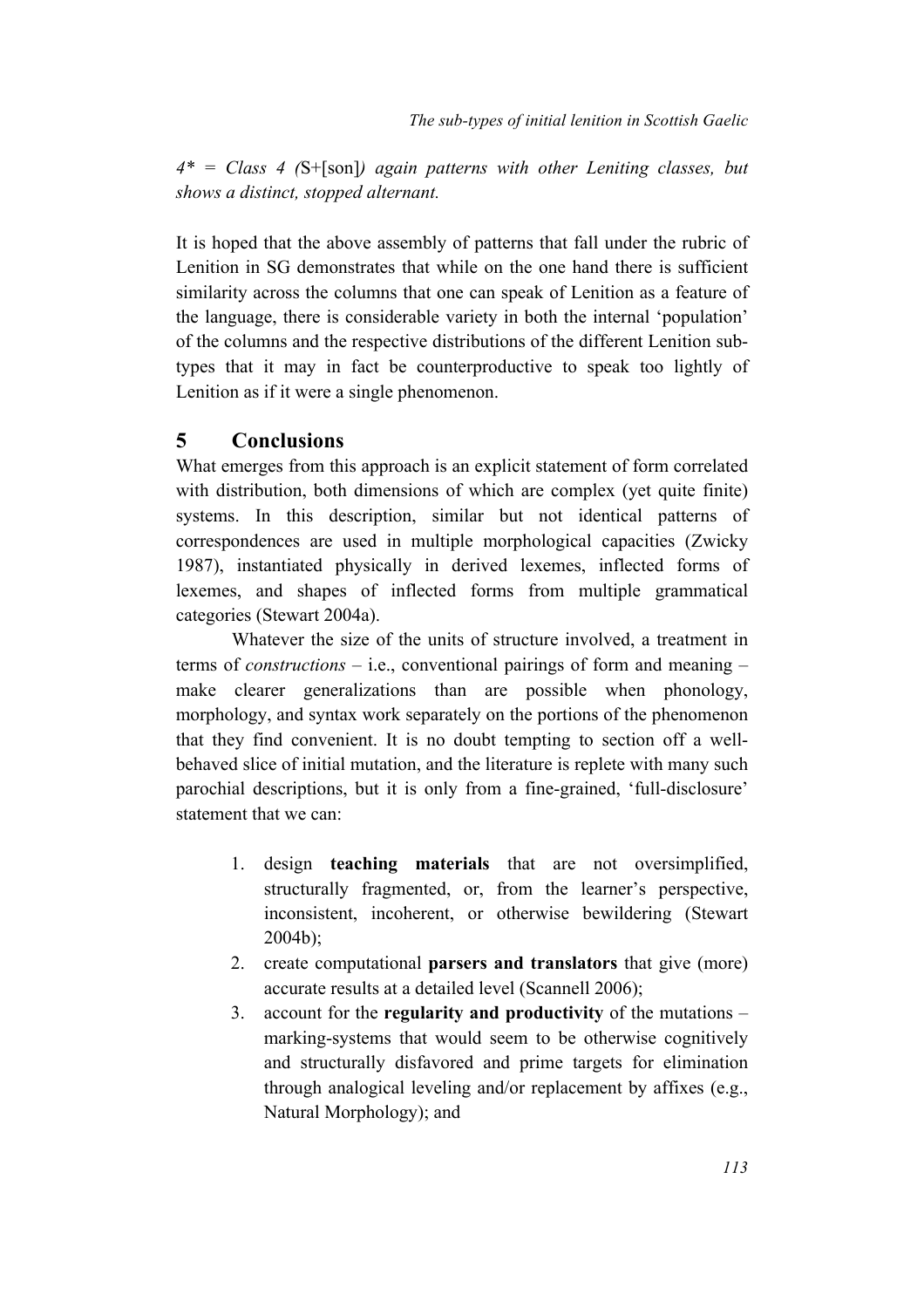4. gain insight into **possible synchronic states** and **diachronic trajectories** for morphologized sound-structural phenomena (Maiden 1992; Dorian 1977).

The first steps in moving from the empirically inadequate picture of Lenition in Scottish Gaelic as a language-specific (or Celtic languagefamily-specific) quirk consist in decomposing the false unity that the single name 'Lenition' implies, and in refusing to take the name itself in its literal phonological sense of 'weakening'. The provisional names that I have given to the five distinct patterns that make up the family of Lenition sub-types are intended to decouple the patterns from such untenable expectations. The *ad hoc* superscripts are mnemonic aids, but the status of the sub-type distinctions in the synchronic grammar of modern Scottish Gaelic is purely morphological. The Lenition sub-types are invoked as nothing other than the formal markers of certain (families of) morphological constructions.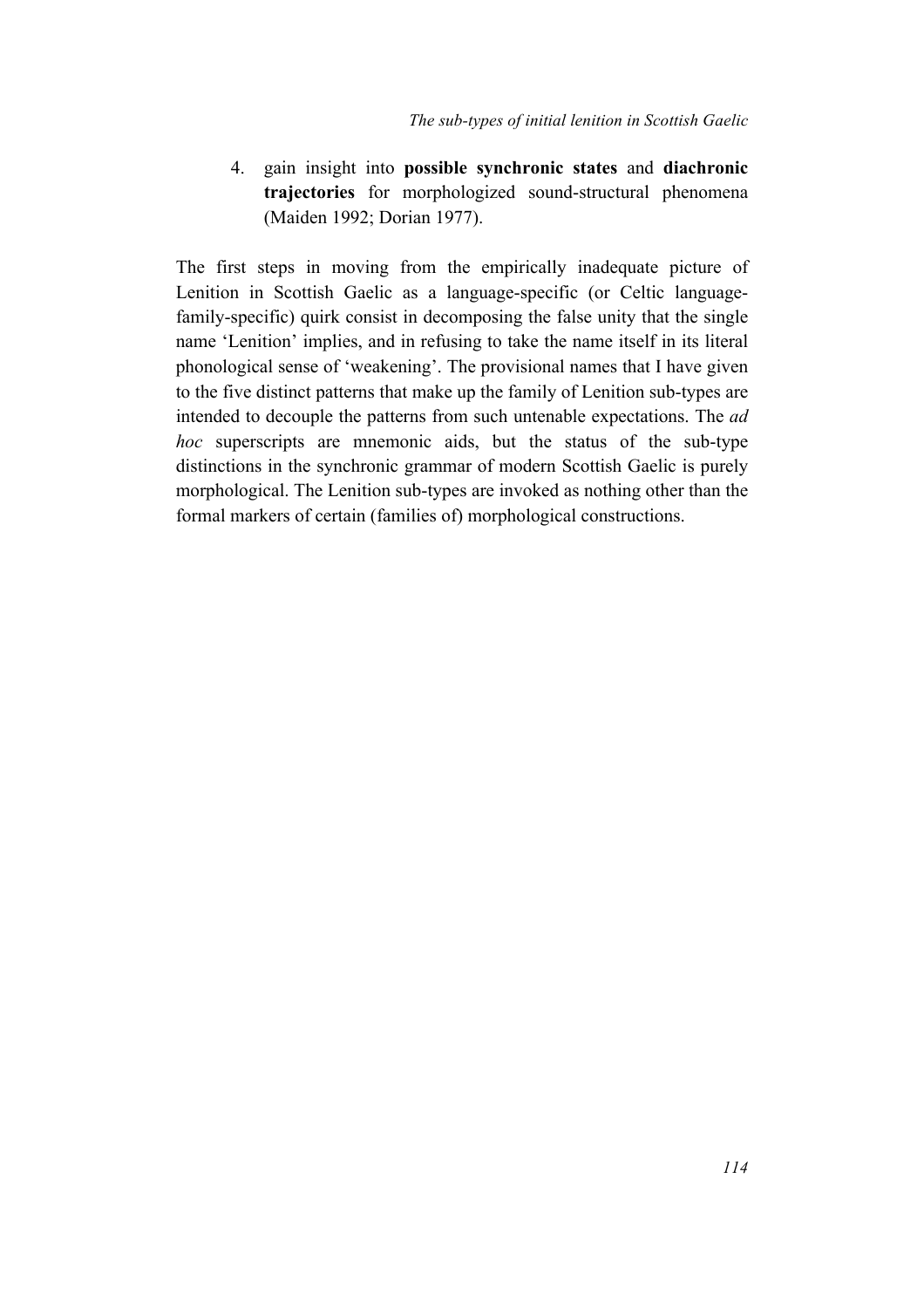### **References**

- Bauer, Laurie. 1988. 'What is lenition?' *Journal of Linguistics* 24: 381-392.
- Bauer, Michael. 2011. *Blas na gàidhlig: The practical guide to Scottish Gaelic pronunciation*. Glasgow: Akerbeltz.
- Blevins, James P. 2006. 'Word-based morphology'. *Journal of Linguistics* 42: 531-573.
- Bosch, Anna R. K. 2010. 'Phonology in modern Gaelic'. In Watson, Moray and Michelle Macleod (eds.) *The Edinburgh companion to the Gaelic language.* Edinburgh: Edinburgh University Press, 262-282.
- Bybee, Joan L. 1988. 'Morphology as lexical organization'. In Hammond, Michael and Michael Noonan (eds.), *Theoretical morphology* San Diego: Academic Press, 119-141.
- Dorian, Nancy C. 1977. 'A hierarchy of morphophonemic decay in Scottish Gaelic language death: The differential failure of lenition'. *Word* 28: 96-109.
- Gillies, William. 1993. 'Scottish Gaelic'. In Ball, Martin J. and James Fife (eds.) *The Celtic languages.* London and New York: Routledge, 145-227.
- Green, Antony D. 2007. *Phonology limited* (Linguistics in Potsdam 27). Potsdam: Universitätsverlag Potsdam.
- Hannahs, S. J. 2013. 'Celtic initial mutation: Pattern extraction and subcategorisation'. *Word Structure* 6(1): 1-20.
- Hock, Hans Henrich. 1991. *Principles of historical linguistics* (2nd rev. edn.). Berlin and New York: Mouton de Gruyter.
- Janda, Richard D. 1982. 'Of formal identity and rule-(un)collapsibility: On lost and found generalizations in morphology'. *WCCFL* 1: 179-197.
- Janda, Richard D. and Brian D. Joseph. 1986. 'One rule or many? Sanskrit reduplication as fragmented affixation'. *Ohio State University Working Papers in Linguistics* 3: 84-107.
- Janda, Richard D. and Brian D. Joseph. 1991. 'Meta-templates and the underlying (dis-)unity of Sanskrit reduplication'. *ESCOL '91*: 160- 173.
- Köpcke, Klaus-Michael. 1988. 'Schemas in German plural formation'. *Lingua* 74: 303-335.
- Lieber, Rochelle. 1983. 'New developments in autosegmental morphology: Consonant mutation'. *WCCFL* 2: 165-175.